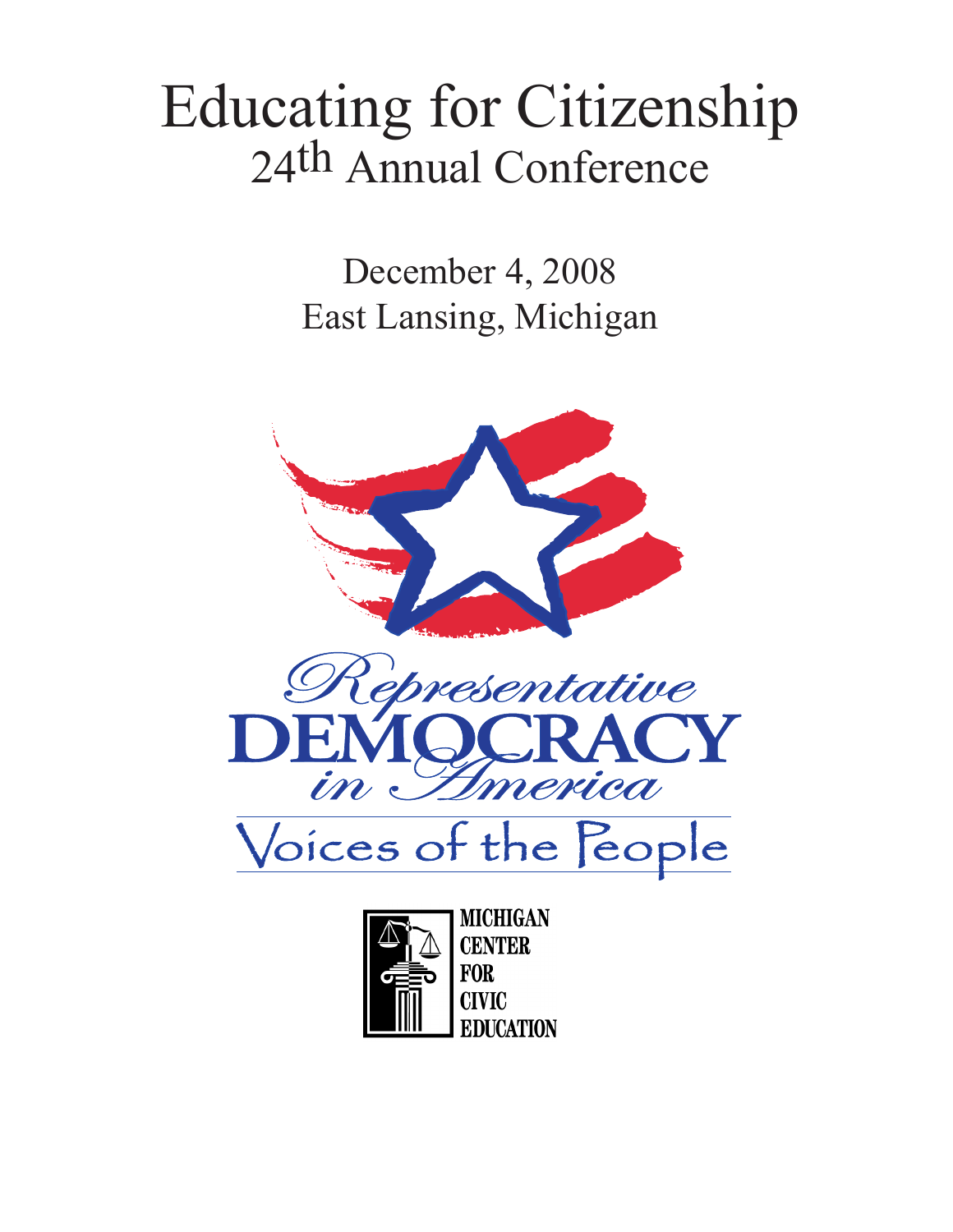## Conference Schedule

#### **7:30 - 8:30 Registration**

*Please visit our conference vendors in the lobby at any time throughout the day.* 

| $8:30 - 8:50$                     | <b>General Session</b>                                   | <b>Auditorium</b>                                                                  |
|-----------------------------------|----------------------------------------------------------|------------------------------------------------------------------------------------|
|                                   | Welcome                                                  | <b>Bill Trevarthen, Executive Committee</b><br>Michigan Center for Civic Education |
|                                   | Conference Overview                                      | Jim Troost, Director of Programs<br>Michigan Center for Civic Education            |
| $9:00 - 10:00$<br>$10:10 - 11:20$ | <b>Session 1 Workshops</b><br><b>Session 2 Workshops</b> |                                                                                    |
| $11:30 - 1:10$                    | Lunch                                                    | <b>Big Ten A</b>                                                                   |

*Welcome Mary S. Coleman Award Presentation*

 Bill Trevarthen, Executive Committee Michigan Center for Civic Education

| 2008 Recipient | Daniel Granholm Mulhern    |
|----------------|----------------------------|
|                | Michigan's First Gentleman |

#### *Teacher of the Year Award Presentation*

Linda J. Start, Executive Director Michigan Center for Civic Education

*Keynote Address* Fred W. Beuttler, Ph.D Deputy Historian U.S. House of Representatives

- **1:20 2:20 Session 3 Workshops**
- **2:30 3:30 Session 4 Workshops**



**The 2008 Civic Education Teacher of The Year Award Ceremony is generously supported by MEEMIC Insurance Company.**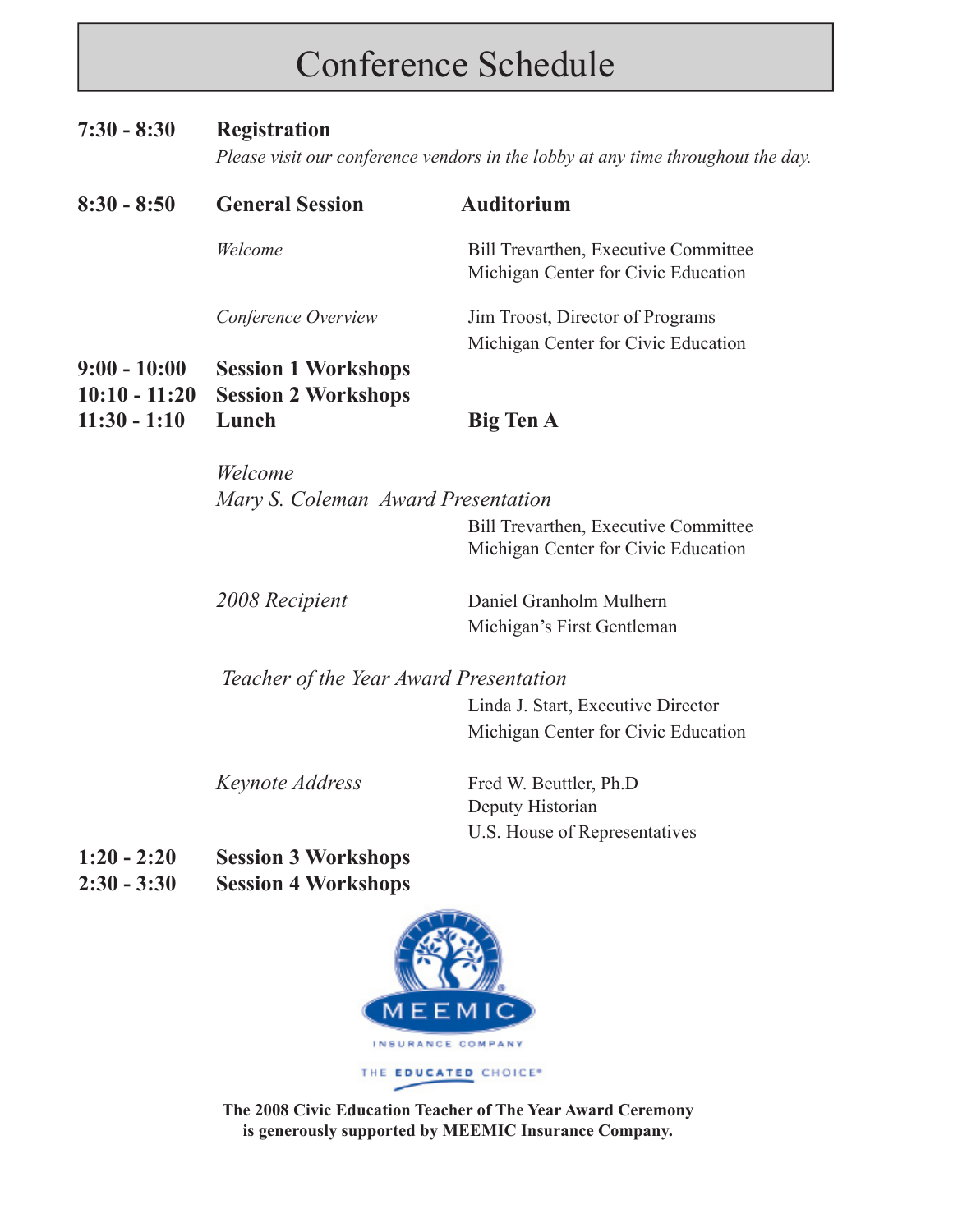## Sessions at a Glance

|                      | $9:00 - 10:00$                                                                                           | $10:10 - 11:20$                                                                                                                                                  | $1:20 - 2:20$                                                                                            | $2:30 - 3:30$                                                         |
|----------------------|----------------------------------------------------------------------------------------------------------|------------------------------------------------------------------------------------------------------------------------------------------------------------------|----------------------------------------------------------------------------------------------------------|-----------------------------------------------------------------------|
| Heritage<br>Room     | <b>Engaging Students:</b><br>New Multimedia<br>Resources for<br>Promoting Civic<br>Activity              | <b>Teaching American</b><br>Students about<br>Democracy in Africa and<br>Around the World                                                                        | Representative<br>Democracy in<br>America: Free<br>Resources for<br>Teaching How It<br>Works             | The LEAGUE K - 12<br>Service Learning<br>Program                      |
|                      | Secondary                                                                                                | Secondary                                                                                                                                                        | High                                                                                                     | All                                                                   |
| <b>Willy</b><br>Room | Representative<br>Democracy in<br>America: Free Re-<br>sources for Teaching<br><b>How It Works</b>       | Representative<br>Democracy in<br>America: Free Resources<br>for Teaching How It<br>Works                                                                        | What's Happened to<br>Free Speech                                                                        | Searches and<br>Seizures: How<br>Limiting is the Fourth<br>Amendment? |
|                      | Elementary                                                                                               | Middle                                                                                                                                                           | All                                                                                                      | High                                                                  |
| Room<br>102          | Active Citizens in the<br>21st Century                                                                   | <b>Lessons and Activities</b><br>for Teaching Elementary<br>Civics and History                                                                                   | Understanding the<br>14th Amendment                                                                      | Politics of the<br>European Union                                     |
|                      | Secondary                                                                                                | Elementary                                                                                                                                                       | Middle                                                                                                   | Secondary                                                             |
| Room<br>104 AB       | President Abraham<br>Lincoln and the<br>Michigan High<br>School Civics and<br>Government<br>Expectations | Using Archival Film,<br>Still Photos, and other<br>Primary Sources to Teach<br>Civics and U.S. History:<br>Three Sample Case<br>Studies from the<br>McCarthy Era | Michigan<br>Citizenship<br>Curriculum:<br>Implementing the<br>New Grade Level<br>Content<br>Expectations |                                                                       |
|                      | <b>High School</b>                                                                                       | High School                                                                                                                                                      | All                                                                                                      |                                                                       |
| Room<br>106          | You Rule: Citizens in<br>American<br>Democracy<br>Secondary                                              | We the People: The<br>Citizen and the<br>Constitution<br>High School                                                                                             | <b>Teaching About</b><br><b>State Courts</b><br>Elementary                                               | <b>Would Your Class</b><br>Ratify the<br>Constitution?<br>Middle      |
| Room                 | The First Amend-                                                                                         | Making the Founders                                                                                                                                              | <b>Using Student</b>                                                                                     | Government:                                                           |
| 110                  | ment in Newspapers                                                                                       | Relevant                                                                                                                                                         | <b>Council Elections</b><br>to Meet Content<br>Expectations                                              | Children's Favorite<br>Social Studies Unit                            |
|                      | All                                                                                                      | All                                                                                                                                                              | High                                                                                                     | Elementary                                                            |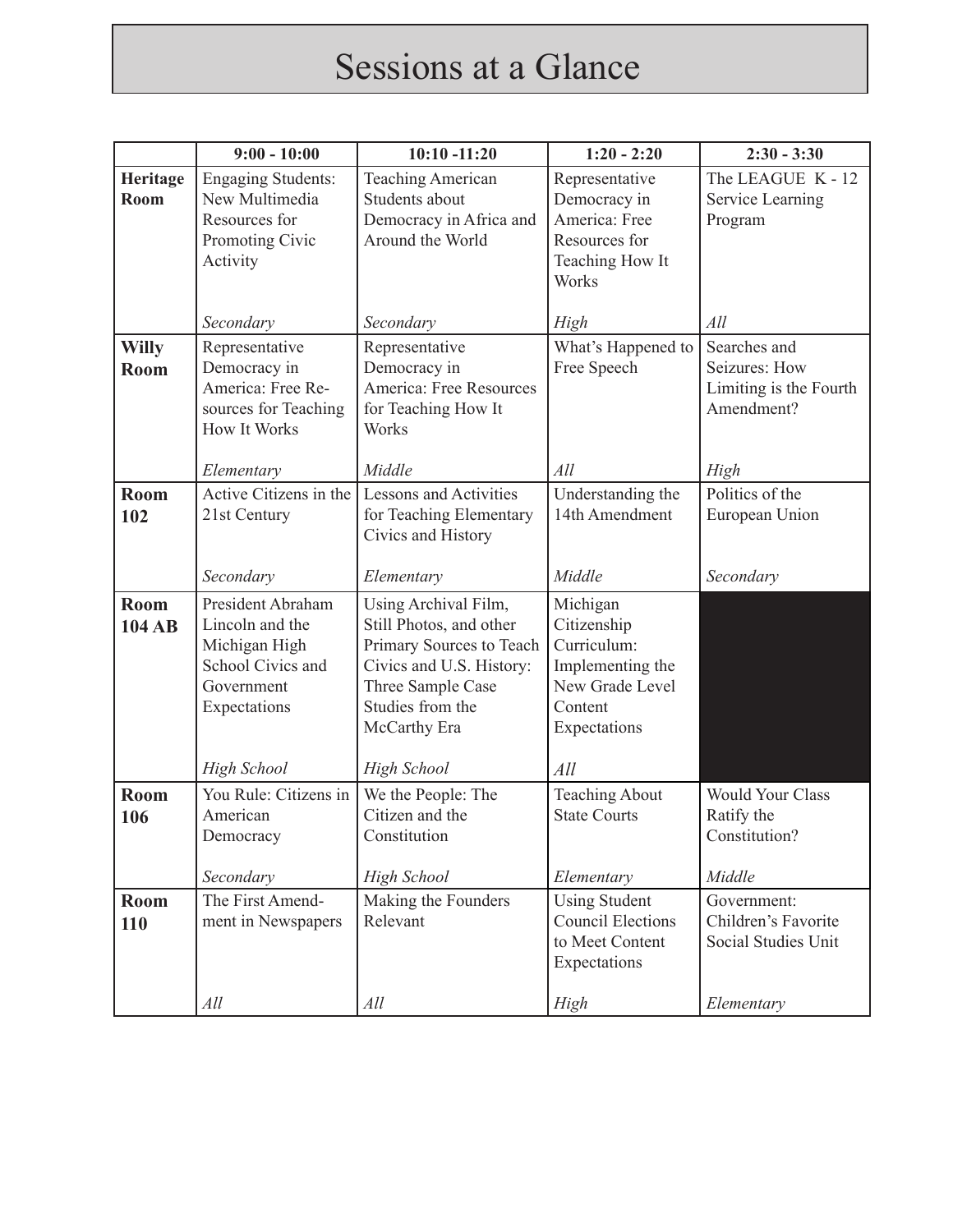#### $9.00 - 10.00$  Sessions

#### **Active Citizens in the 21st Century**

Wendy Irish, Delta-Schoolcraft ISD; Rita Lockridge, Detroit Public Schools

 Active citizens participate in government. Project Citizen gives students an opportunity to do just that. Students learn 21st Century skills such as collaboration, brainstorming, research via internet, compiling information, and presenting to support their policy idea. Workshop participants will learn ideas to teach students to bring about change through civic engagement, and receive a free set of materials.

**Room 102**

*Secondary*

#### **Engaging Students: New Multimedia Resources for Promoting Civic Activity**

Abby Mills, International Division, American Federation of Teachers

Student activists have been at the forefront of struggles for democracy, justice and human rights around the world. This session will help you share heroic stories of students from Alabama, Burma, China, Iran and South Africa with your students and give them the civic tools needed to engage and inspire them to take action in their own communities.

**Heritage Room**

*Secondary*

#### **The First Amendment in Newspapers**

Jacki Hagel, Detroit Media Partnership, Newspapers in Education

This session will take a broad look at the First Amendment including how interpretation of the First Amendment has changed over time, important court cases that established First Amendment rights, First Amendment issues today, and the function of newspapers in a free society. **Room 110**

*All*

## **President Abraham Lincoln and the Michigan High School Civics and**

#### **Government Expectations**

Karen R. Todorov, Michigan Department of Education

The bicentennial celebration of President Abraham Lincoln's birth will take place in February 2009. The first four content expectations at the high school level will be the focus of this presentation and their relationship to Lincoln and his Second Inaugural Address and the Gettysburg Address. References to the play *John Beechard and Mr. Lincoln: A Michigan Story* will conclude the presentation.

**Room 104AB** *High School*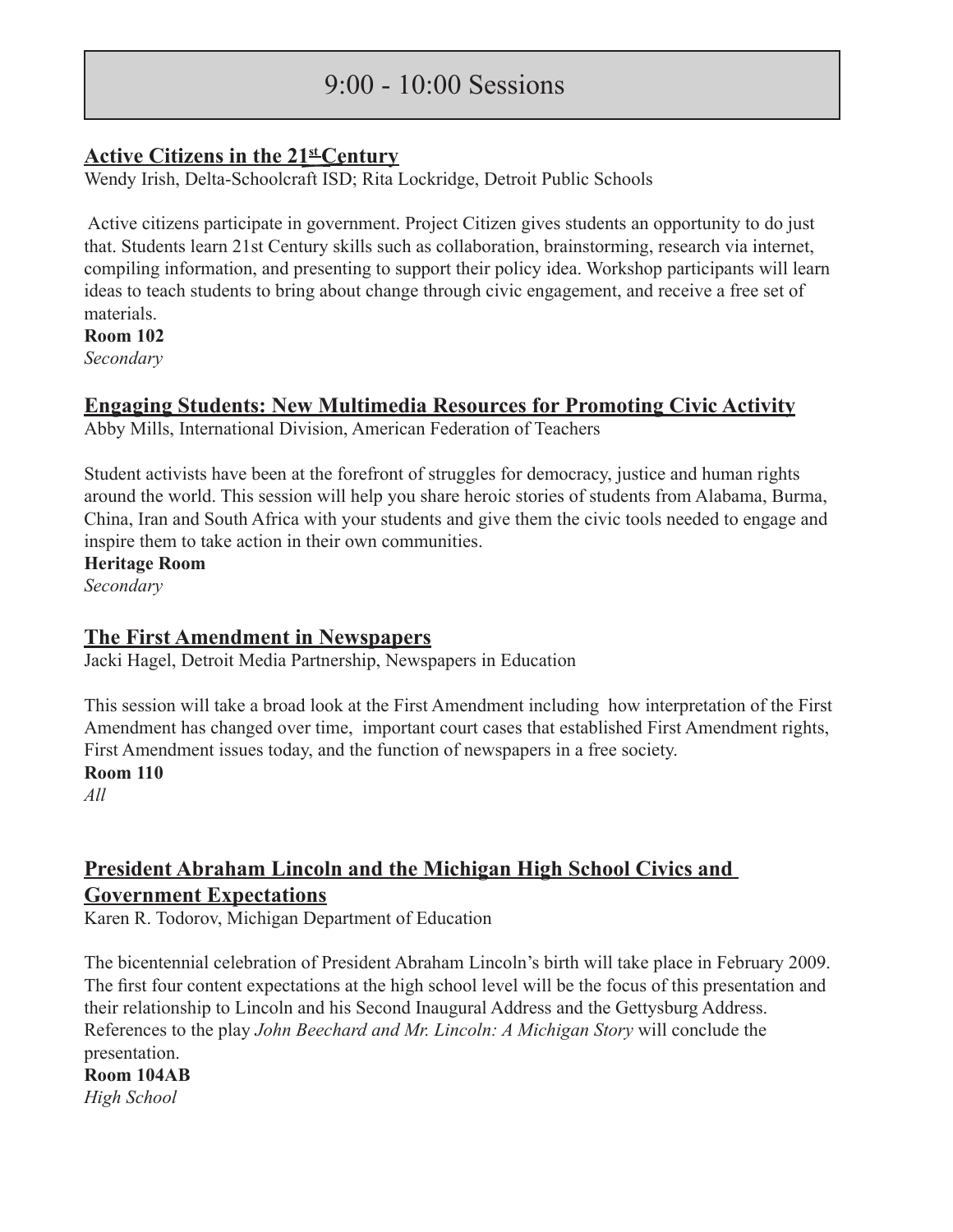#### 9:00 - 10:00 Sessions

#### **Representative Democracy in America: Free Resources for Teaching How It Works**

Deborah Limage, Detroit Public Schools

A partnership between the Center for Civic Education, the Center on Congress at Indiana University, and the National Conference of State Legislatures has produced high quality free materials and lesson plans to improve public understanding of representative democracy and encourage Americans to play a responsible role in their government. Session participants will receive sample elementary materials.

**Willy Room** *Elementary*

#### **You Rule: Citizens in American Democracy**

Jan Goehring, Trust for Representative Democracy, National Conference of State Legislatures

In our system of democracy, citizens really do rule and young people have a voice. It starts with understanding and appreciating American democracy followed by engagement and participation. Learn how to teach these concepts, including a new DVD for classroom use.

**Room 106**

*Secondary*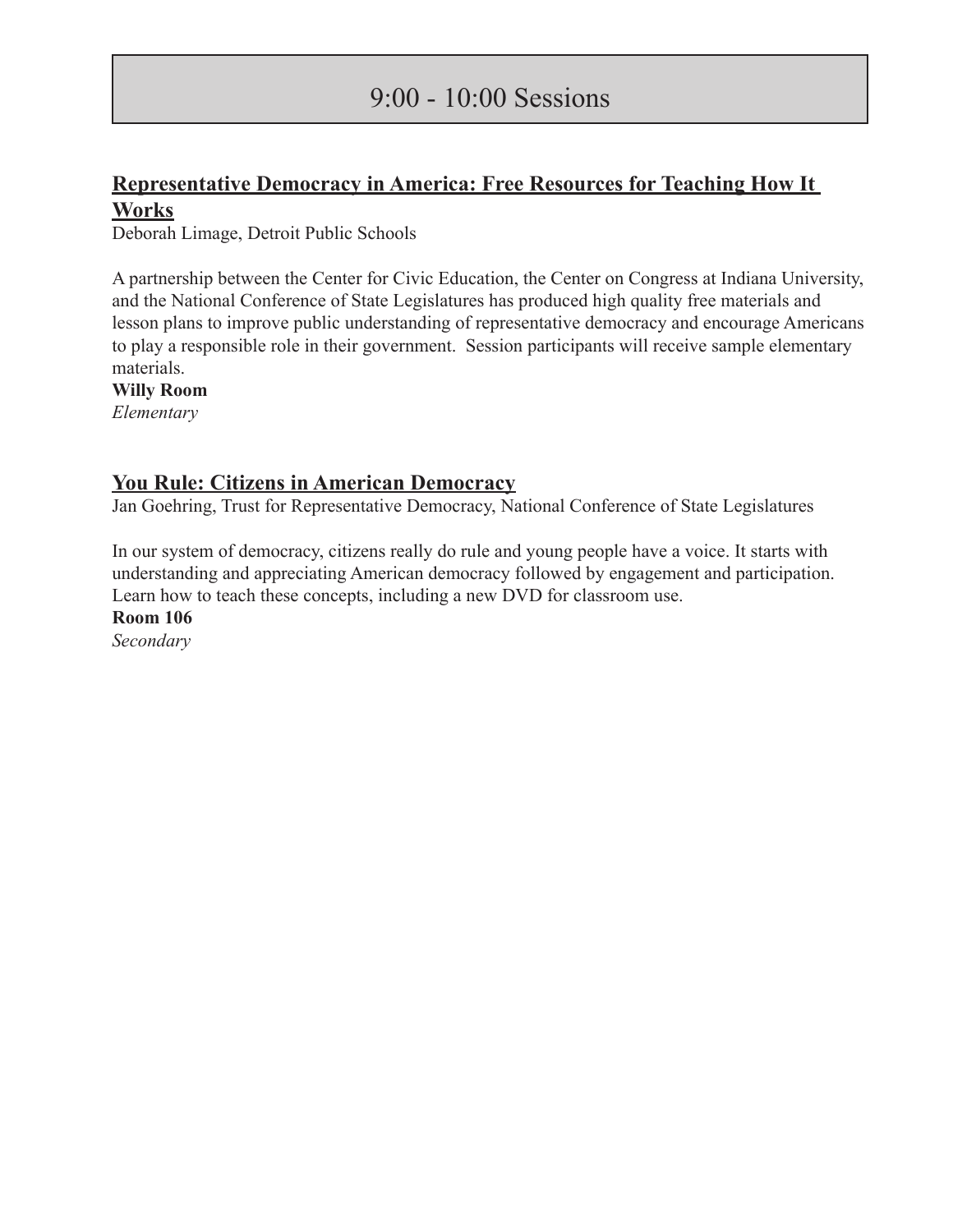#### $10 \cdot 10 - 11 \cdot 20$  Sessions

#### **Lessons and Activities for Teaching Elementary Civics and History**

Kathy Kincaid, Howell Public Schools

This session will highlight the popular We the People program as an outstanding free resource for helping 4th and 5th grade teachers address state content expectations in civics and history. Participants will sample a lesson on representative democracy, receive a sample copy of the text, and learn about free opportunities for professional development.

**Room 102**

*Elementary*

#### **Making the Founders Relevant**

Hon. Michael Warren, Sixth Judicial Circuit Court

Are the Founding Fathers and their First Principles relevant to current events? Judge Warren makes a compelling case of why the Founders and the First Principles should be front and center in addressing current events, and how to make them relevant, engaging, topical, and interesting for students and teachers alike.

**Room 110**

*All*

#### **Representative Democracy in America: Free Resources for Teaching How It Works**

Terri Mount, Hanover-Horton Schools

A partnership between the Center for Civic Education, the Center on Congress at Indiana University, and the National Conference of State Legislatures has produced high quality free materials and lesson plans to improve public understanding of representative democracy and encourage Americans to play a responsible role in their government. Session participants will receive sample middle school materials.

#### **Willy Room**

*Middle*

#### **Teaching American Students about Democracy in Africa and Around the World**

Abby Mills, International Division, American Federation of Teachers

The course of democratic development depends upon cultural, historical and economic contexts. Two new resources: *Democracy as a Starting Point: The Civic Journey in Latin America* and *Democracy in Africa: Building on Democratic Roots in African Traditions* allow students to study complex questions of governance though in-depth, country-by-country analysis within these two developing regions of the world.

#### **Heritage Room**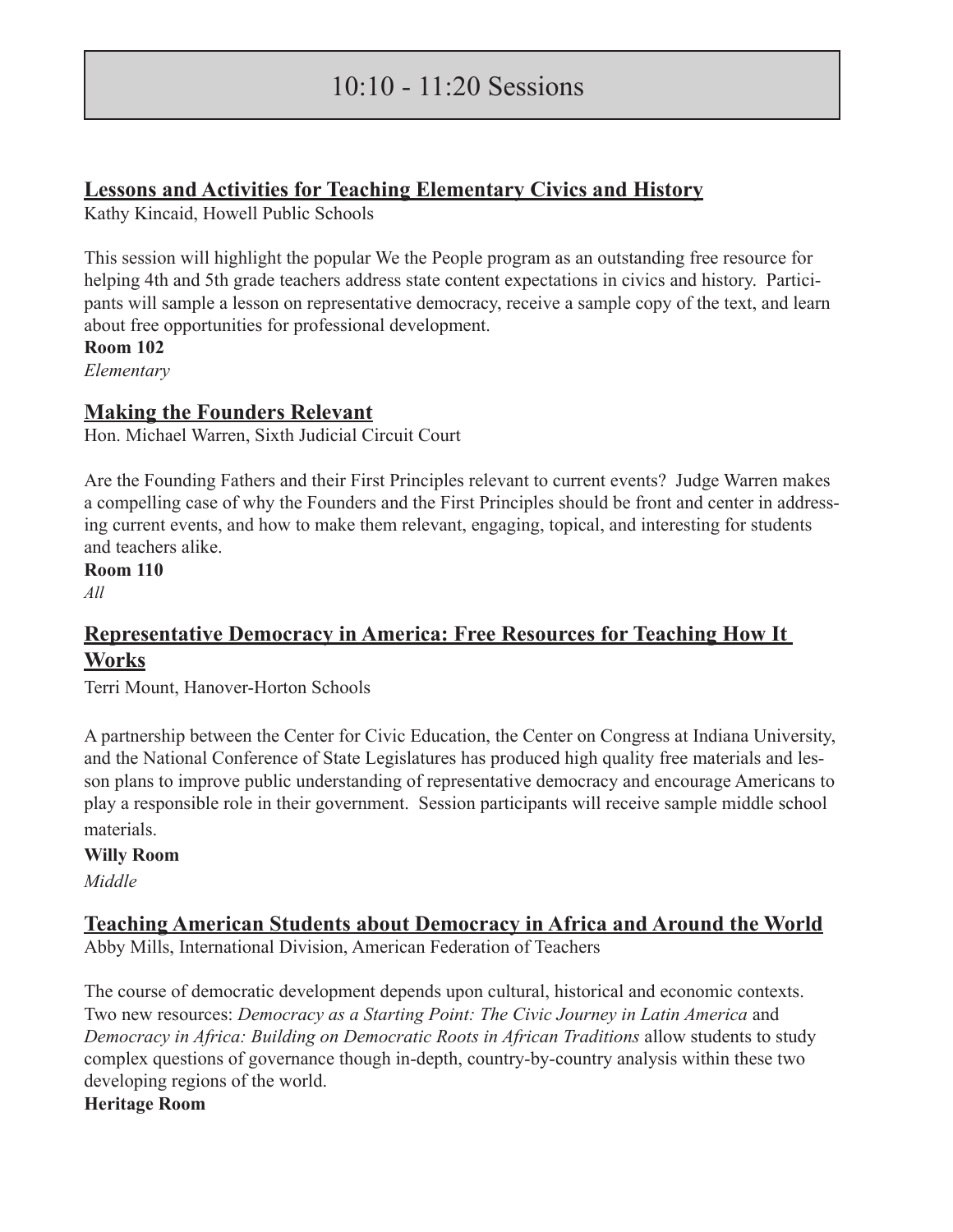#### 10:10 - 11:20 Sessions

#### *Secondary*

#### **Using Archival Film, Still Photos, and other Primary Sources to Teach Civics and U.S. History: Three Sample Case Studies from the McCarthy Era**

Timothy H. Little, Professor Emeritus, Michigan State University; Mary deWolf, Holt Public Schools (ret.)

Participants will examine a teacher-made computer-based Civics/U.S. History unit. Presentation identifies a range of generic techniques for encouraging student analysis and interpretation of archival graphics presented as data. Content focus is three historical cases treating tension between first amendment freedoms and internal security. Lesson plans will be distributed. **Room 104AB**

*High*

#### **We the People: The Citizen and the Constitution**

Colin Sullivan, Hudsonville Public Schools; Janice Yates, East Grand Rapids Public Schools

We the People: the Citizen and the Constitution is a free civic education program stressing the rights and responsibilities of citizens through study of the Constitution and Bill of Rights. Tips on how to teach the program successfully will be given by two seasoned We the People teachers, and high school students will provide a demonstration.

**Room 106**

*High*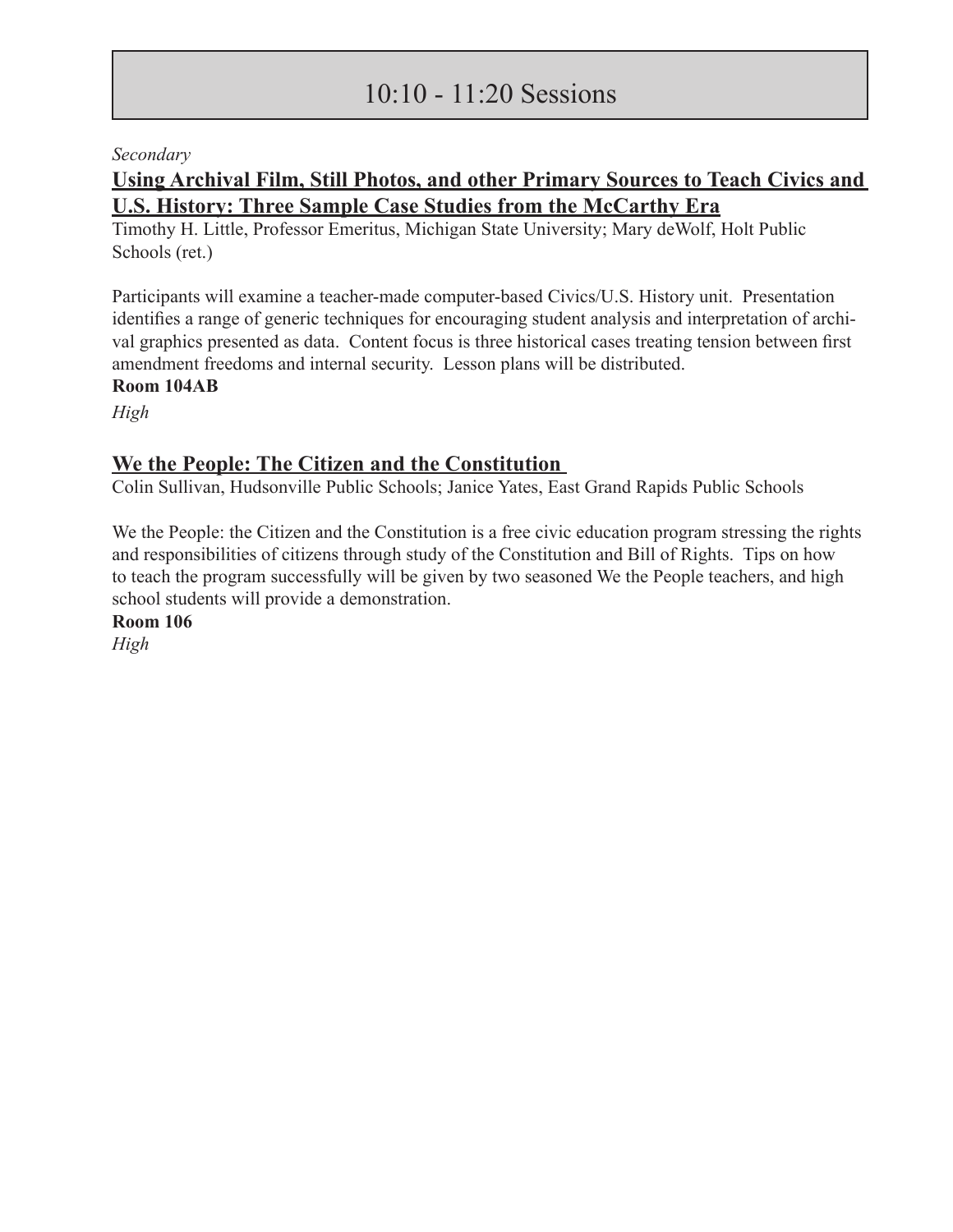#### 1:20 - 2:20 Sessions

#### **Michigan Citizenship Curriculum: Implementing the New Grade Level Content Expectations**

Amy Bloom, Oakland Schools; Kelly Gaideski, Berrien ISD; Kim Meade, Macomb ISD; Roy Sovis, Genesee ISD

This session introduces participants to units of study designed to implement the Michigan GLCE for Social Studies. These new k-12 units are being created through a unique partnership of ISDs/RESAs, universities, and other organizations. Materials for Elementary, Middle and High School will be shared.

#### **Room 104AB**

*All*

#### **Representative Democracy in America: Free Resources for Teaching How It Works**

Mark Oglesby, Howell Public Schools

The Representative Democracy in America: Voices of the People project has produced high quality free materials and lesson plans to improve public understanding of representative democracy and encourage Americans to play a responsible role in their government. Session participants will receive sample high school materials, including a six-part DVD on the U.S. Constitution and Bill of Rights. **Heritage Room**

*High*

#### **Teaching About State Courts**

Rachael Drenovsky, Michigan Supreme Court Learning Center

This session will offer lessons, online resources, and activities that help students learn about the judicial branch of government as a part of the Michigan Studies curriculum. Special emphasis will be placed on making the responsibilities of courts more concrete for elementary students.

**Room 106**

*Elementary*

#### **Understanding the 14th Amendment**

Pierre Sirois, East Grand Rapids Public Schools

Eighth-grade content expectations require students to analyze the intent and the effect of the Fourteenth Amendment to the Constitution. Some scholars argue that the addition of the 14th Amendment was the equivalent of writing a second American constitution. This session will provide participants with the background, materials and the method to teach it on Monday.

**Room 102**

*Middle*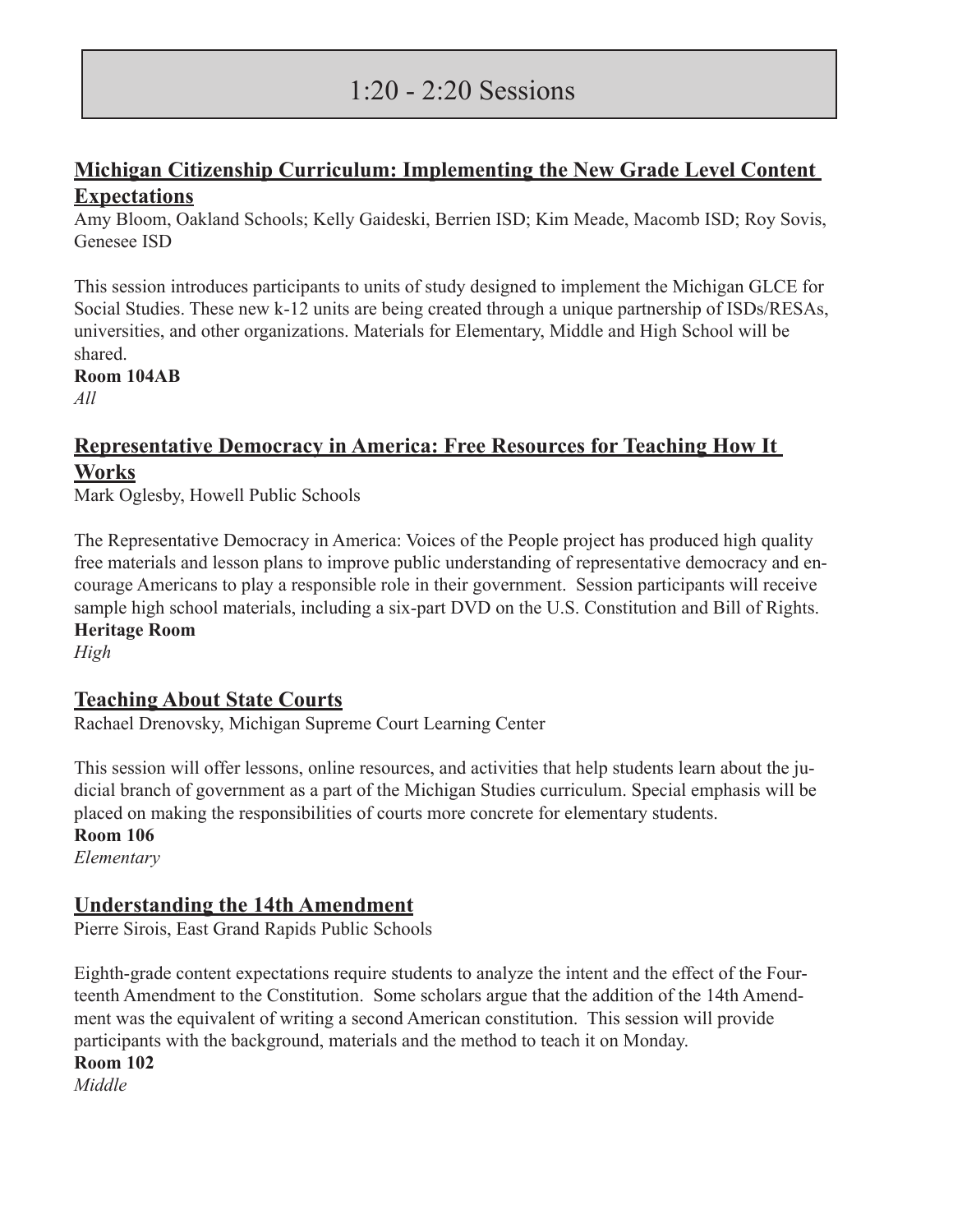#### 1:20 - 2:20 Sessions

#### **Using Student Council Elections to Meet Content Expectations**

Stuart Hartger, Project preVote

This presentation explains how student council elections can be used to meet Michigan Department of Education content expectations for Social Studies. It introduces a program called "SchoolVote" that places student council election campaigns on private websites (one per school) accessible from computers located in each school.

**Room 110**

*High*

#### **What's Happened to Free Speech**

Rana Elmir and Shelli Weisberg, ACLU of Michigan

In an effort to educate high school students about their rights, the American Civil Liberties Union of Michigan publishes VOICE, a student newspaper. Session participants will learn how to incorporate this publication while teaching about the Bill of Rights in a world where technology rules, abuses of power are rampant and access to information is easier than ever.

**Willy Room**

*All*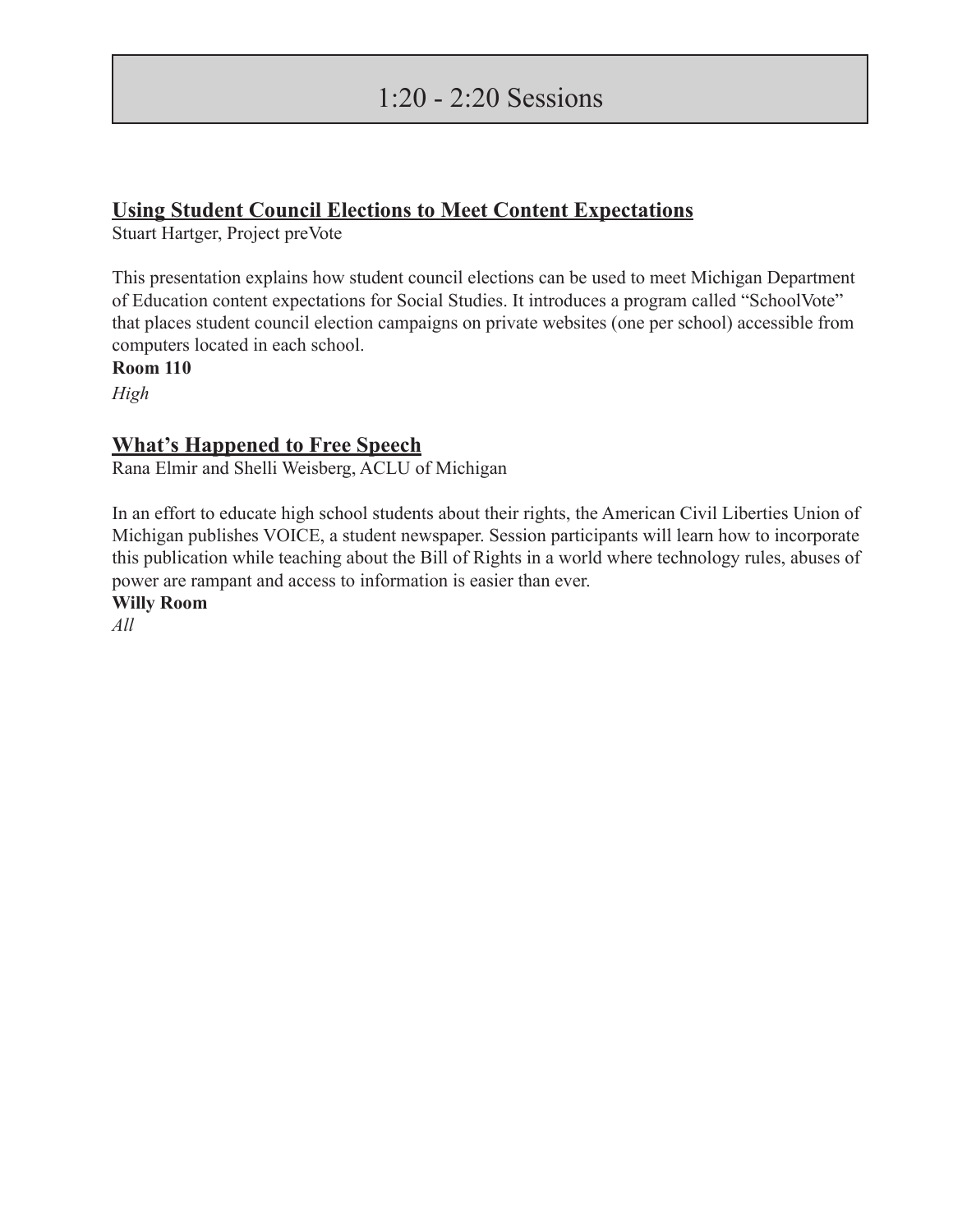#### 2:30 - 3:30 Sessions

#### **Government: Children's Favorite Social Studies Unit**

Dr. Janet Alleman, Michigan State University

This session will reveal what children know or think they know, about government. The presenter will provide concrete examples illustrating the what, why and how of teaching big ideas about government, in meaningful and memorable ways.

**Room 110**

*Elementary*

#### **The LEAGUE - K-12 Service - Learning Program**

Lynn M. Bahena, AmeriCorps VISTA

Come learn about The LEAGUE! This spirited service-learning program builds character and empowers students to "do good". Participants learn about service, responsibility, and leadership in the classroom and practice it in the community (learning  $&$  doing). It's fun, easy, free, and has 1,300 lesson plans aligned with state standards!

#### **Heritage Room**

*All*

#### **Politics of the European Union**

Charles Doriean, European Union Center of Excellence at the University of Michigan

This presentation will introduce the audience to the history of European integration, governance of the European Union, and current issues in Europe (Lisbon Treaty, economy, EURO - the single European currency, EU enlargement, and relations between the EU and its neighbors).

#### **Room 102**

*Secondary*

#### **Searches and Seizures; How Limiting is the Fourth Amendment?**

Patrick Corbett, Cooley Law School

This session explores how the Fourth Amendment to the U.S. Constitution, as interpreted by the U.S. Supreme Court, limits what police can do to investigate crimes. Practical hypotheticals, some involving students, are used to explore the limits of the Fourth Amendment on police conduct. **Willy Room**

*High*

#### **Would Your Class Ratify the Constitution?**

Matthew Cherry, Richfield Public School Academy; Bridget Rabine, St. Pius X Catholic School

Eighth-grade history expectations require students to analyze the debates over the ratification of the Constitution from the perspectives of Federalists and Anti-Federalists. Session participants will engage in a lesson from the popular, and free, We the People Program, which has students do just that. All participants receive a free copy of the book.

**Room 106**

*Middle*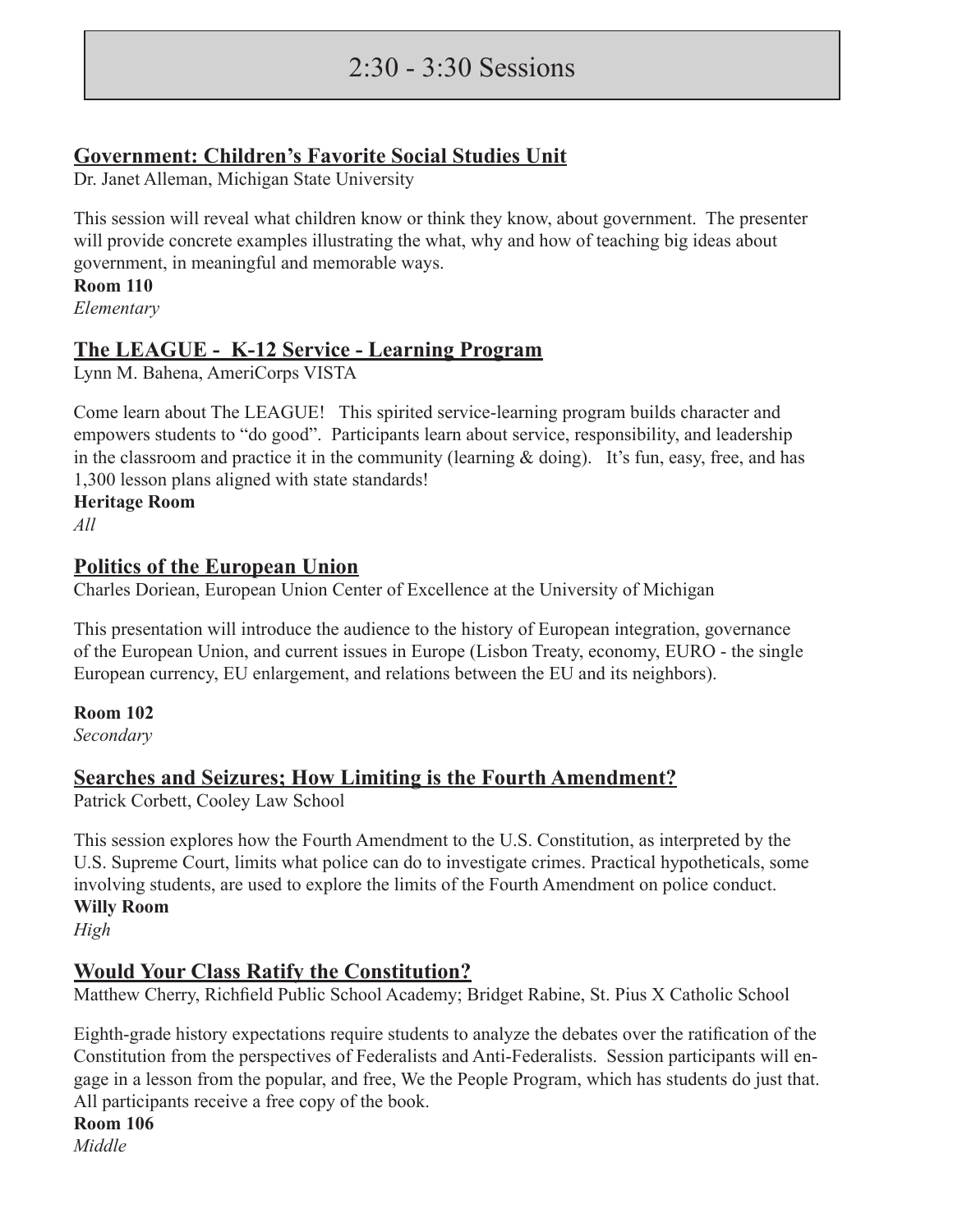### MICHIGAN CENTER FOR CIVIC EDUCATION

Hon. Michael A. Cox Attorney General

Hon. Clifford W. Taylor Chief Justice, Michigan Supreme Court

Michael P. Flanagan Superintendent of Public Instruction Michigan Department of Education

Col. Peter C. Munzo Director, Michigan State Police

> Janet K. Welch Executive Director State Bar of Michigan

Dr. Vickie L. Markavitch Superintendent, Oakland Schools

Dr. Cassandra Book Associate Dean, College of Education Michigan State University

#### *Staff Members*

Linda J. Start Executive Director

James R. Troost Director of Programs

#### *Advisory Board Board Officers and Directors*

Donald M. Fulkerson, President Law Offices of Donald M. Fulkerson

William C. Trevarthen, Treasurer Michigan Government Television

Hon. Michael Warren, Secretary Sixth Judicial Circuit Court

> Daniel J. Aronoff The Landon Companies

> > Amy B. Bloom Oakland Schools

F/Lt. Philip J. Hart Michigan State Police

Hon. Hoon-Yung Hopgood State Representative

Hon. Ronald W. Lowe 35th District Court

Dr. Laura R. McNeal Michigan State University

Karen R. Todorov Michigan Department of Education

> Janet K. Welch State Bar of Michigan

David T. Woodward Oakland County Commissioner, District 18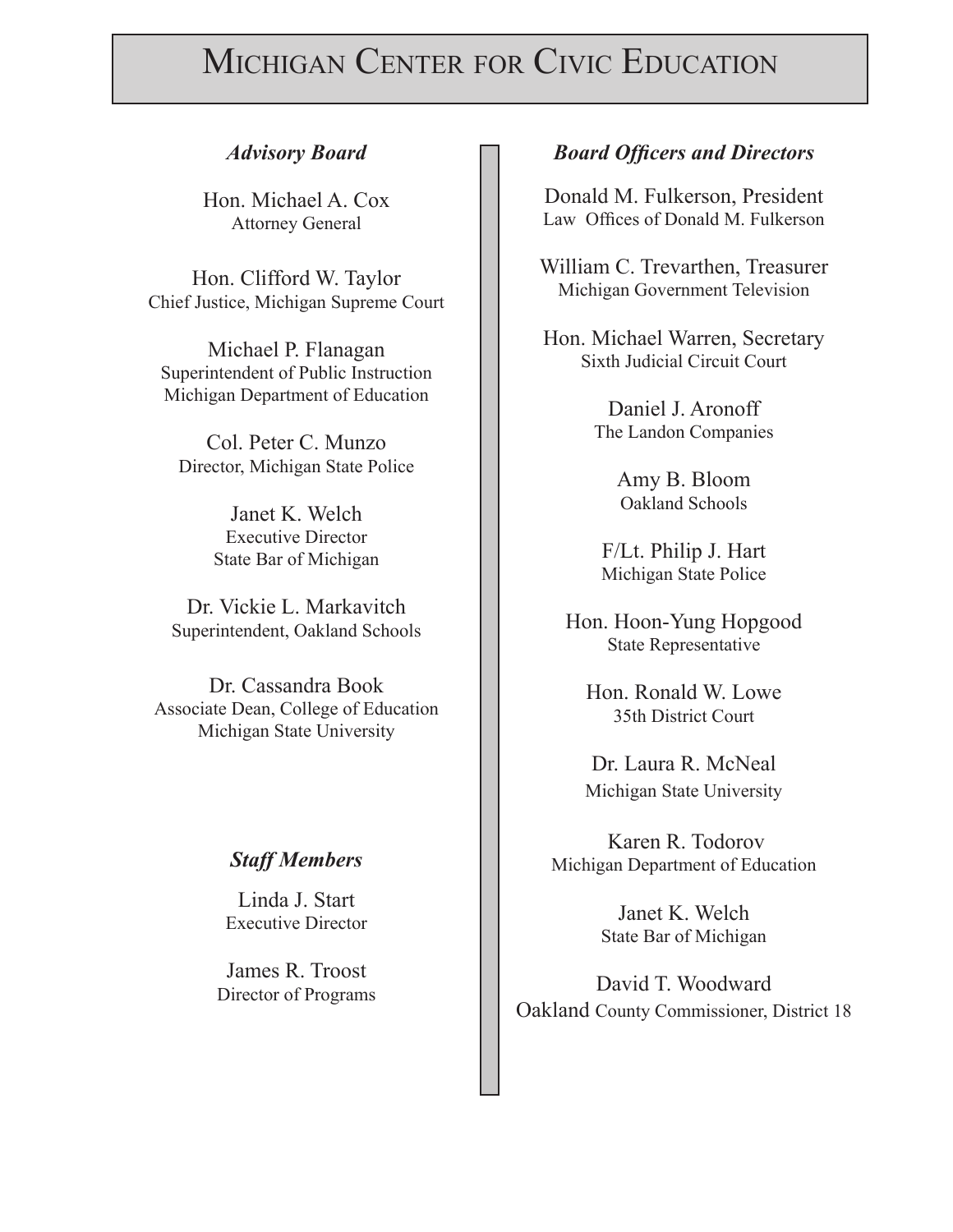#### *Gold*

Appellate Law Section, State Bar of Michigan

Comcast

Litigation Section, State Bar of Michigan

MEEMIC Insurance Company

Michigan State Bar Foundation

Oakland County Bar Foundation

Rock Financial

State Bar of Michigan

#### *Sustainer*

Hon. Avern L. Cohn, Judge U.S. District Court

Donald M. Fulkerson, Attorney Law Office of Don Fulkerson

Margaret J. Krasnoff Attorney at Law

Michigan Government Television Attn: William Trevarthen

Rayman & Stone Attn: Steven L. Rayman, Attorney

#### *Sponsor*

Barry Adler, Attorney Adler & Associates, PLLC

Francile Anderson Michigan Lawyers Auxiliary

Bruce Ashley Public Affairs Associates

Blaine Betts, Teacher Westwood High School

Deborah K. Blair, Attorney Wayne County Labor Relations Division

Amy Bloom, J.D. Social Studies Consultant Oakland Schools

Linda L. Bruin, Attorney at Law

Rex A. Burgess, Attorney Rex A. Burgess P.L.C.

Thomas Conner and Connie Page

Thomas W. Cranmer, Attorney Miller Canfield Paddock and Stone

Kristine Early, Labor Relations Specialist US Postal Service

Michael H. Fabian, Attorney Fabian, Sklar and King, P.C.

Nancy A. Glen, Attorney at Law

Sharon Goralewski, Social Studies Consultant Oakland Schools

Paul C. Hillegonds, Senior Vice President DTE Energy

Hon. Hoon-Yung Hopgood State Representative

Wendy Irish, Consultant Delta-Schoolcraft ISD

Sharon Irvine, Principal Thornton Creek Elementary, Northville

Hon. Ron Jelinek State Senator

#### Karoub Associates

Amy Koelsch, Teacher Sterling Heights High School

Charles E. Langton, Attorney Frank R. Langton & Associates

Susan Laninga, Curriculum Consultant Kent Intermediate School District

Jody B. Lipton, Attorney Lipton Law Center

Dr. Timothy Little, Professor College of Education, Michigan State University

Livingston County Bar Association Hon. Ronald W. Lowe, Judge 35th District Court

Gerald Manko

Kenneth F. Martin, Attorney Law Offices

E. Thomas McCarthy, Jr., Attorney Halpert, Weston, Wuori & Sawusch, PC

Max D. McCullough Attorney at Law

Deborah H. McKelvy, Attorney

Gregory Neidle, Attorney Dobbs & Neidle

Walter and Ellen Nitz

Clay E. Ottoni, Attorney Clay E. Ottoni, PC

Lynn K. Richardson, Commissioner Michigan Supreme Court

Rosalind Rochkind, Attorney Garan Lucow Miller PC

Dr. John and Elizabeth Schweitzer

Stuart Sklar, Attorney Fabian, Sklar and King, P.C.

Deborah Snow, Educator East Kentwood High School

Linda J. Start, Executive Director Michigan Center for Civic Education

Brian Stevens, Teacher Coldwater High School

William Trevarthen, Executive Director **MGTV** 

Kathy J. Vogt, Attorney Garton & Vogt, P.C.

Hon. Michael Warren, Judge 6th Circuit Court

Hon. Elizabeth A. Weaver, Justice Michigan Supreme Court

Janet Welch, Executive Director State Bar of Michigan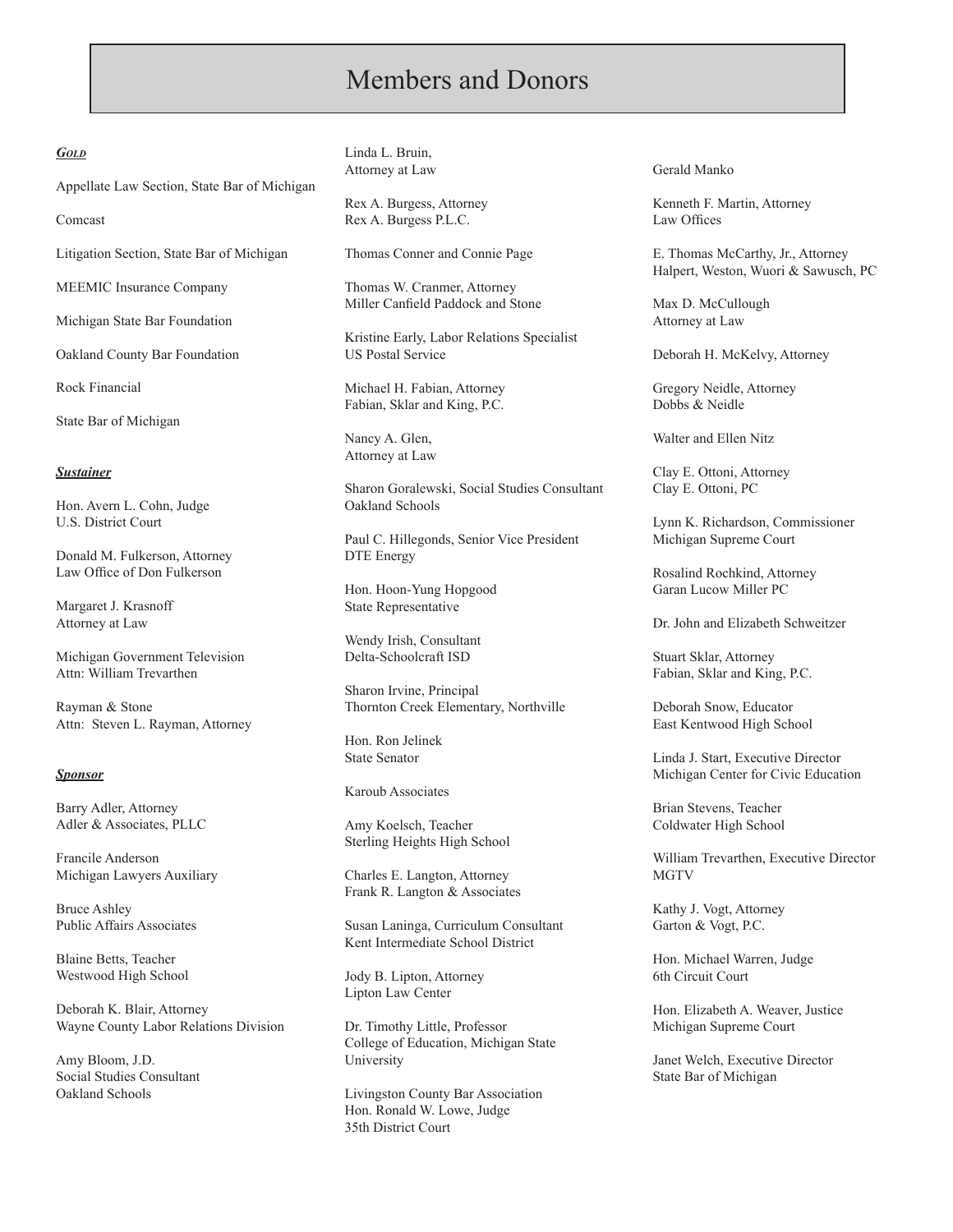Jenness & Richard Wiegand

David T. Woodward Oakland County Commissioner

Hon. Daniel V. Zemaitis, Judge 17th Circuit Court

#### *Contributor*

Tracy L. Barbagiovanni, Attorney Monaghan PC

Stacie R. Behler, Attorney Meijer, Inc.

Mary P. Belden

Ann Bird, Retired Teacher Sturgis Public Schools

Margaret Bossenbery, Executive Coordinator State Bar of Michigan

Chris Bredeson Bredeson Sales & Engineering

Helen E. Cowton, Probation Parole Officer Michigan Department of Corrections

Fred A. Custer, Attorney Materna Custer & Associates

Carmela D'Alessandro Ingham Intermediate School District

Jo Davis, Attorney Jo Robin Davis, PLLC

Kurt Dewhurst MSU Museum

Donald Dickman

Nancy J. Diehl, Attorney Wayne County Prosecuting Attorney's Office

Dawn Evans State Bar of Michigan

Elizabeth A. Ferguson, Attorney/Administrator Macomb Community College

Julie I. Fershtman, Attorney Zausmer Kaufman August Caldwell & Tayler PC

Z. Kay Fitzpatrick, Executive Director Brighton Bar Association

Allen Glass, Attorney Reifman & Glass, P.C.

Peggy D. Grasso, Teacher Clarkston High School

Audrey Nesbitt Gray Michigan Lawyers Auxiliary

Mikell T. Griffith, Teacher (Ret.) Kalamazoo , MI

Hall, Lewis & Bolles, P. C. Thomas W. Hall, Jr., Attorney

Rena L. Heleniak, Teacher Galesburg-Augusta Intermediate

Paula M. Hines Attorney at Law, P.C.

Daniel J. Hoekenga, Attorney MEA/NEA Local I

Lillian Hopkins

Elizabeth Johnson Attorney at Law

Theodore Johnson Attorney at Law

Hon. Marilyn J. Kelly, Justice Michigan Supreme Court

Larry Leatherwood

Hon. Benjamin H. Logan, Chief Judge 61st District Court , Grand Rapids

Rachel N. Margules Attorney at Law

Michael Materna, Attorney Materna, Custer & Associates, P.C.

Catherine McClure, Adjunct Professor University of Michigan Business School

Kathleen McKevitt

Dennis L. Perkins, Attorney Dennis L. Perkins, PC

J. P. Piskulich, Associate Professor Oakland University

Steve Reifman, Attorney Reifman & Glass, P.C.

Rosalind Rochkind, Attorney Garan Lucow Miller, P.C.

Janice G. Rushton, Attorney Kelly Services, Inc.

Roy Sovis, Social Studies Consultant Genesee Intermediate School District

Katherine Wainright Shensky, Attorney Wood, Kull, Herschfus, Obee & Kull PC

Dr. & Mrs. Jerome Sitner

Hon. Alma Wheeler Smith State Representative

Liisa R. Speaker, Attorney Speaker Law Firm

Kathleen Straus, President State Board of Education

Karen R. Todorov, Social Studies Education Consultant Michigan Department of Education

James R. Troost, Director of Programs Michigan Center for Civic Education

Anne Vrooman State Bar of Michigan

Raymond Walker, Teacher Grosse Ile Township High School

Vickie Dee Weiss, Teacher Grand Blanc Schools

#### *Associate*

Wayne T. Bentley, Teacher City High School, Grand Rapids

Barbara Biron, Teacher Mackinaw Academy

Kimberly Bland, Teacher Detroit Edison Public School Academy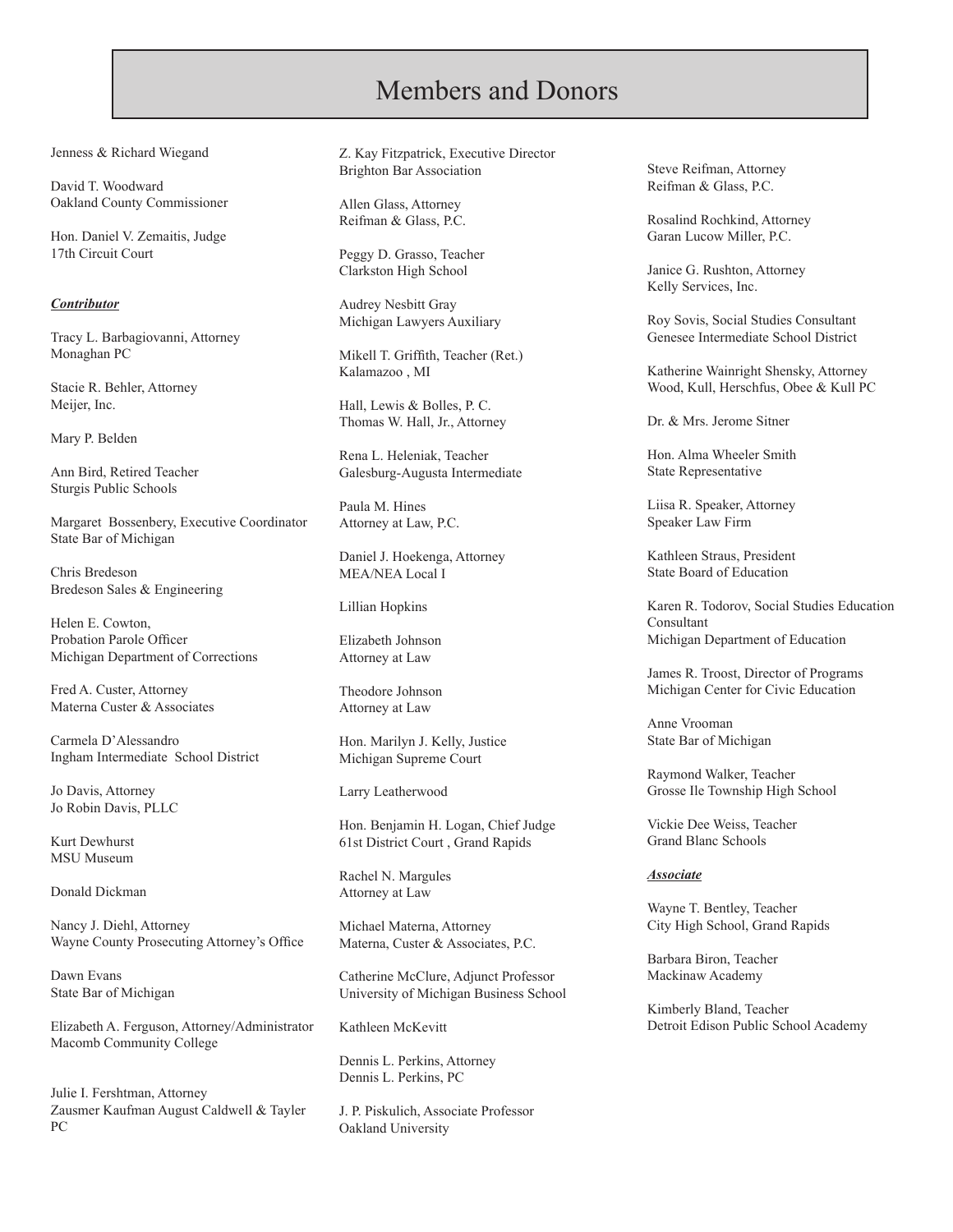Alyjah D. Byrd-Goode, Teacher Red Cedar Elementary, East Lansing

Dana Bleicher, Teacher Grand Blanc High School

Sharon Chapel, Teacher (ret) Clio Area Schools

Carolyn Claerhout, Attorney Oakland Schools

Emily Clayton, Teacher Hemlock High School

Cailin N. Chrismer. Assistant Prosecutor Lapeer County Prosecutor's Office

David M. Clifford, Attorney UAW-Ford Legal Services

Travis Dafoe, Teacher River Valley High School, Three Oaks

Melinda S. Dickinson, Teacher Sheridan Road School, Lansing

Brian Draper, Teacher Onsted High School

Sara Engelhardt, Teacher Christa McAuliffe Middle School, Bay City

Cathy Feyt, Instructional Services Consultant Ottawa Area Intermediate School District

Doris Flaherty, Teacher Earhart Middle School, Detroit

Kelly Gaideski, Social Studies Consultant Berrien County ISD

Christine M. Grand, Attorney Law Offices

Antonia F. Grinnan, Attorney Liedel, Grinnan & Liedel

Benjamin H. Hammond, Attorney Smith Haughey Rice & Roegge

Steve Head, Teacher Onsted High School

Rosalie A. Howell, Teacher Beecher High School, Mt. Morris

David J. Jaroch, Teacher Ubly High School

Penny Joy, Curriculum Coordinator Plymouth-Canton Community Schools

Devon L. Kane, Teacher Garden City High School

Marian Kantor

Dawn M. King, Attorney City Attorney's Office, City of Southfield

Paul Kinzer, Retired Teacher Lapeer Community Schools

David Klemm, Consultant Muskegon Area Intermediate School District

Mary S. Kline, Social Studies Curriculum Developer Walled Lake Consolidated Schools

Cynthia Kneibel, Teacher West Catholic High School

Genevieve Kolasa, Attorney Kitch Drutchas Wagner Valitutti & Sherbrook

Scott Koziol, Social Studies Consultant Jackson County Intermediate School District

Maribeth Krehbiel, Teacher Angell Elementary, Berkley

Marilee Kujat, Teacher Morey Public School Academy

Rita A. Lockridge, Teacher Noble Middle School, Detroit

Paulette Loe, Teacher Walled Lake Western High School

Nicole Matisse, Mock Trial Coach Lahser High School

Adele Megdall

Karen W. Melaas, Teacher Kingsbury Country Day School, Oxford

Brandi Meredith Clinton County RESA

Michigan Lawyers Auxiliary

Dan Miekstyn, Teacher Gabriel Richard High School, Ann Arbor

Terri Mount, Teacher Hanover-Horton Middle School Linda S. Pierce, Teacher Mason High School

Mark Pontoni Mid American Global Education Council

Peter Ponzetti, III, Teacher Flint Southwestern Academy

Jill Powers, Teacher Lakeville Elementary, Oxford

Alan Saltzman, Professor of Law University of Detroit Mercy

Susan Santone, Executive Director Creative Change Educational Solutions

David Simonsen, Teacher Swartz Creek Middle School

Suzette Rygiel Siviter, Court Administrator Washtenaw County Trial Court

Dr. & Mrs. Thomas Slovis

Denise M. LaFave Smith, Attorney Ctr for Family and Elder Law

Anthony Snyder, Deputy Legislative Director State Senator Valde Garcia

Sam Stine, Teacher St. Joseph High School

J. Kelli Sweet, Executive Director Michigan Council for Social Studies

Michael C. Sweet The Washington Center

Julie A. Taylor, Associate Professor University of Michigan-Dearborn

Kim Troost, Teacher Novi Middle School

Kristen M. Vanden Berg, Law Clerk US District Court, Western District of Michigan

Mary Weaver, Social Studies Coordinator Saginaw Public Schools

B. Patrick Weber, Teacher Williamston High School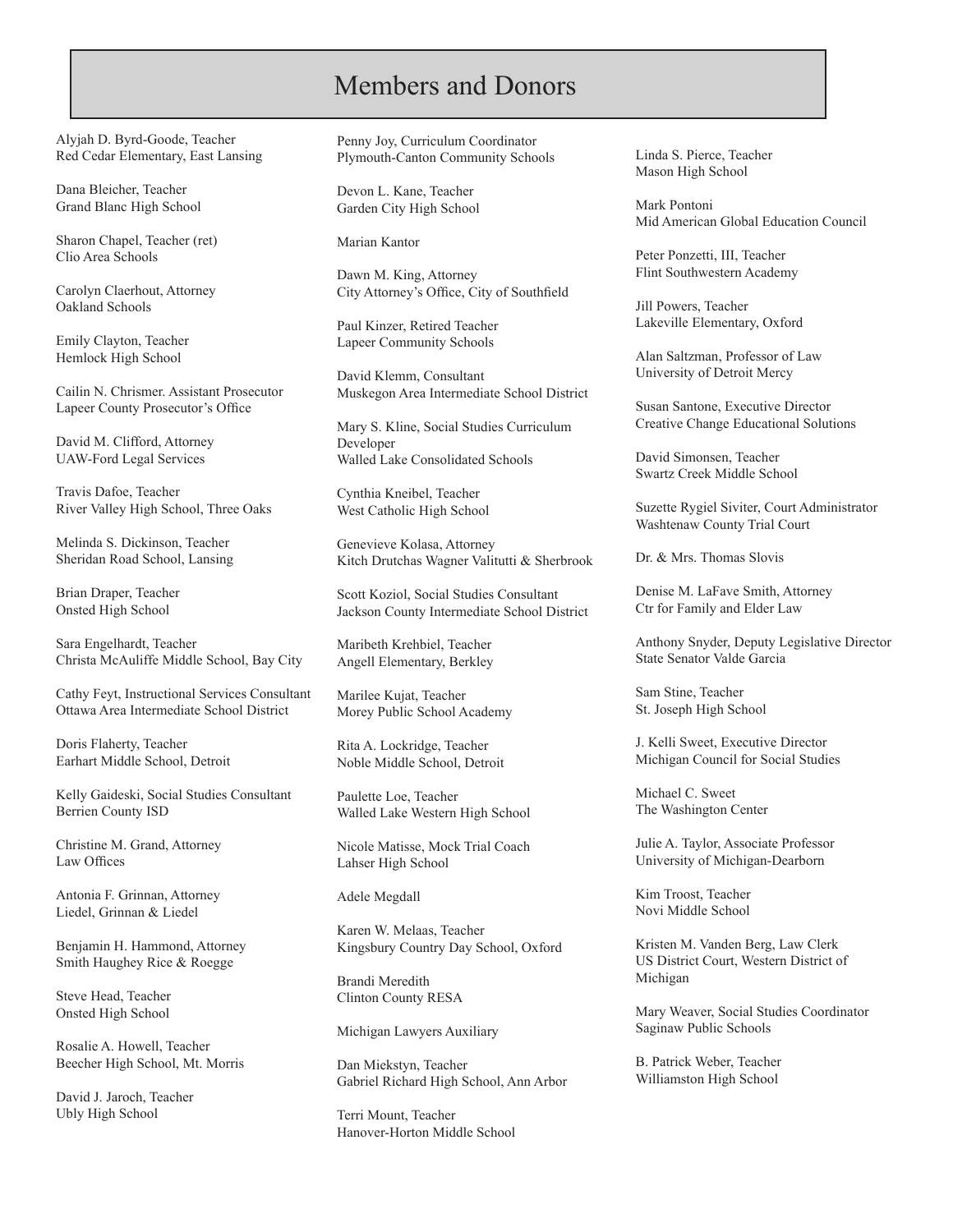Hon. Kimberly A. Wiegand, Judge 41A District Court, Sterling Heights

Michelle L. Woolman, Teacher Alpena High School

Pamela Wright, Teacher Emerson Middle School, Livonia

Robert D. Wroblewski, Teacher Dearborn High School

Jessica Zimbelman

*Student*

Ryan Call Eastern Michigan University

Kyle M. McCallumore Oakland University

Michael Vanhuysse Michigan State University College of Law

Pamela C. Wheeler, Student Spring Arbor University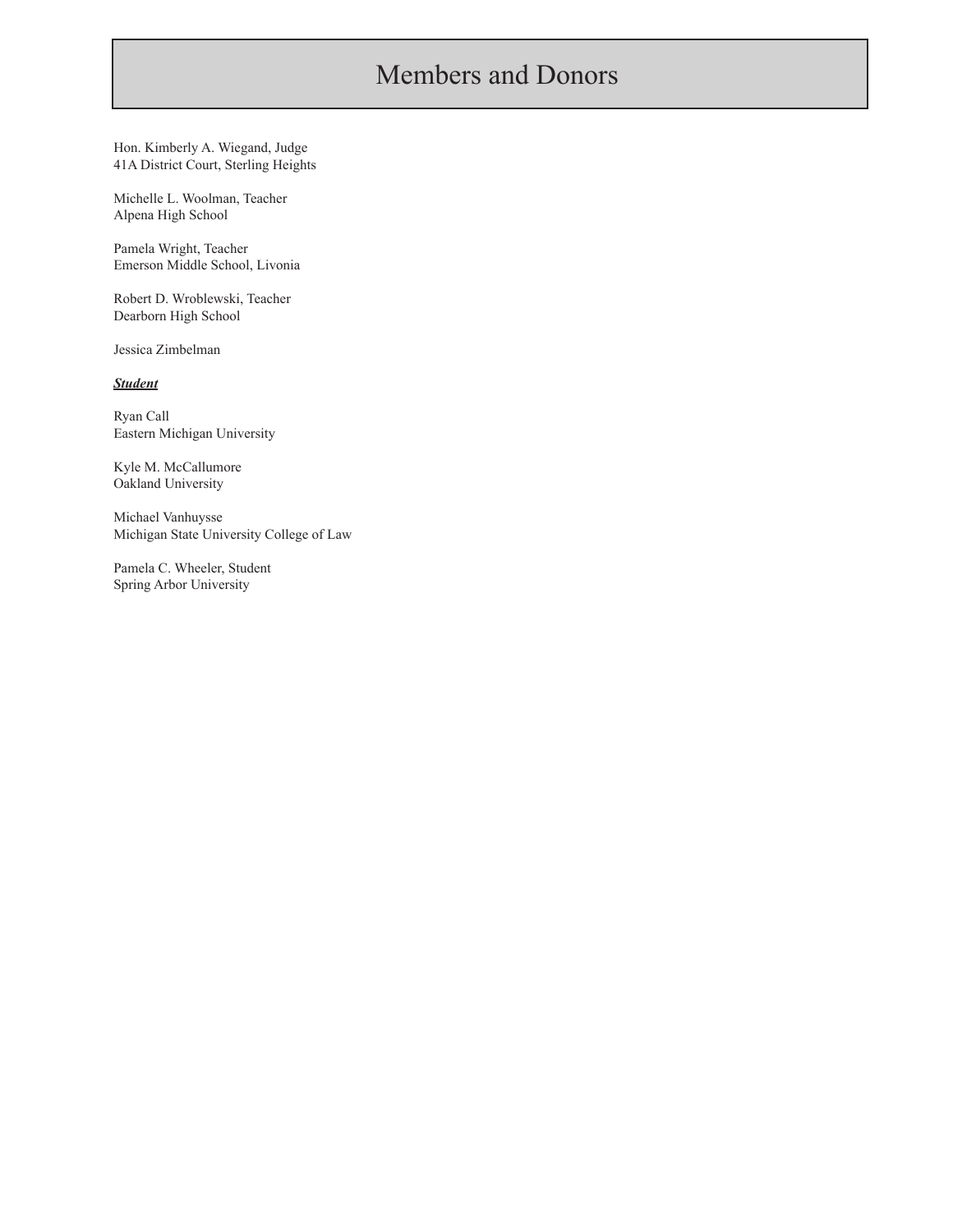#### **EXHIBITORS**

## **315 Hudson Street 401 S. Burdick Street**

Phone: 212-886-6500Phone: 269-388-2788 FAX: 212-886-6515 FAX: 269-388-2790 Prat Menon Ann Marie Keeler Thomas Saunders (on site) Fran Steiner (on site)

Ī

## **AMSCO School Publications, Inc. Michigan Newspapers In Education Committee New York, NY 10013 Kalamazoo, MI 49007** E-Mail: pmenon@amscopubl.com E-Mail: akeeler@kalamazoogazette.com

*Promoting literacy and civic education by providing literacy and civic education by providing*  $\eta$  *newspapers and teaching resources. Textbooks. newspapers and teaching resources.*

#### **Glencoe / McGraw-Hill 101 S Rutledge Street** 8787 Orion Place Pentwater, MI 49449 **Columbus, OH 43240** Phone: 231-869-8888

Phone: 616-430-4991FAX: 231-869-4614 FAX: 616-430-6321E-Mail: shartger@prevote.org E-Mail: brandi  $joe@megraw-hill.com$  Stuart Hartger (on site) Brandi L. Joe Jayne Vandeveen (onsite)

*Textbooks for Grade 6-12.* 

# **Project PreVote**

 *School Vote Program: Helping High School Students Develop Electoral Participation Skills.*

#### **7375 Woodward Ave, Ste. 2730 3519 East Ten Mile Road Detroit, MI 48202 Warren, MI 48091** Phone: 313-309-1668 Phone: 586-756-1837 FAX: 313-309-1651 FAX: 586-756-2016 Kari Pardoe Mary Gibson Lynn Bahena (on site)

# **The LEAGUE Michigan The Secondary Teachers' Store** E-Mail: kpardoe@mnaonline.org E-Mail: marygibson39@hotmail.com

*K-12 Service Learning Program. Educational Books in Social Studies.*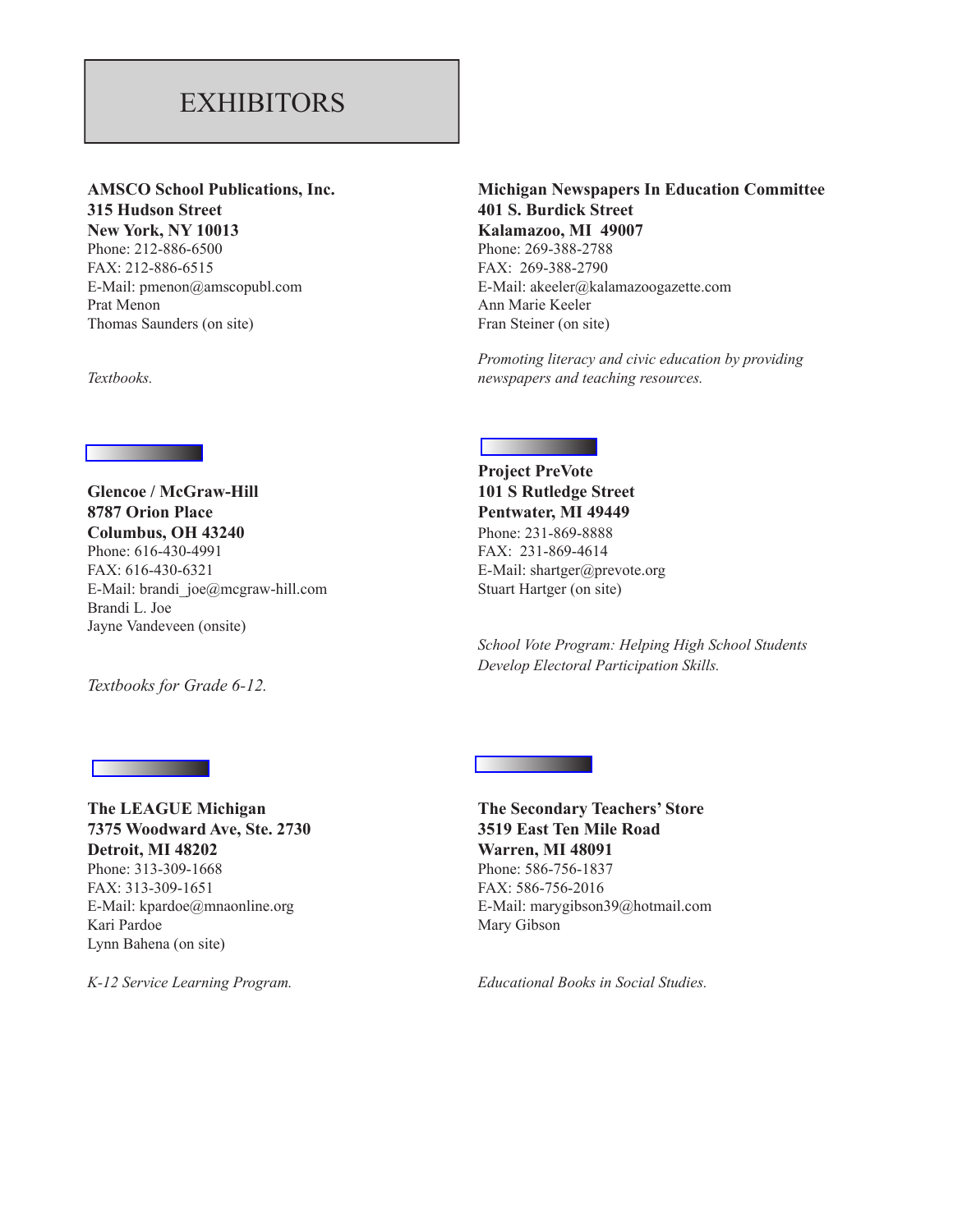